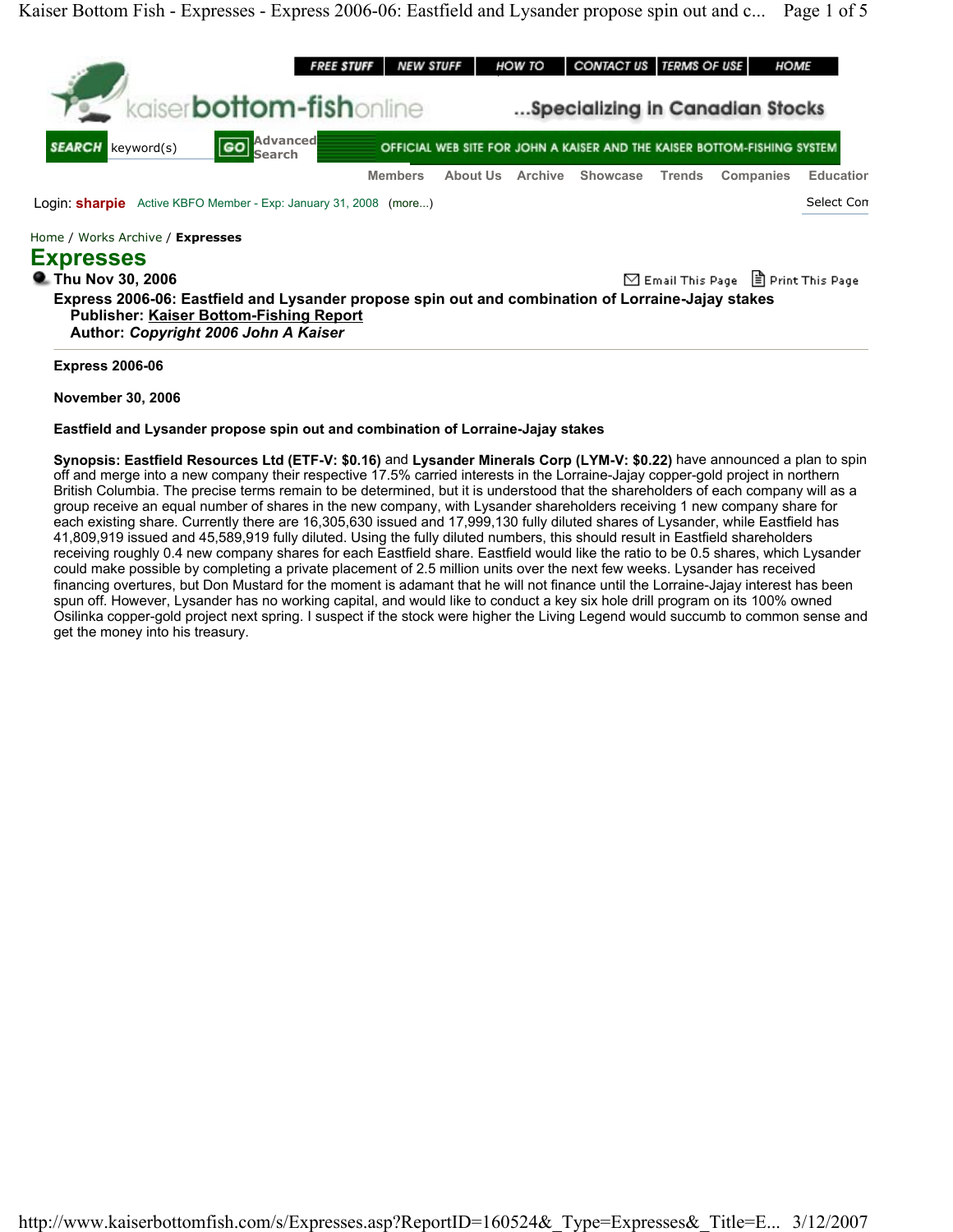

While Eastfield has been pestering Lysander to do a deal along these lines for the past year, the impetus for the decision now is unofficial word that Lorraine-Jajay has become a high priority for Teck Cominco, which apparently is planning a major drill program in 2007 that will include targeting potential feeder systems for the various zones of copper-gold mineralization. Eastfield has an open bottom-fish cycle based on a top priority bottom-fish buy recommendation in the \$0.10-\$0.19 made on November 3, 2003 when copper prices were breaking out and a Kennecott back-in right had been negotiated away. Eastfield had a brief run to a high of \$0.56 in January 2004, but since then has wallowed in the bottom-fish buy range while management farmed out Eastfield's remaining BC projects to a variety of juniors.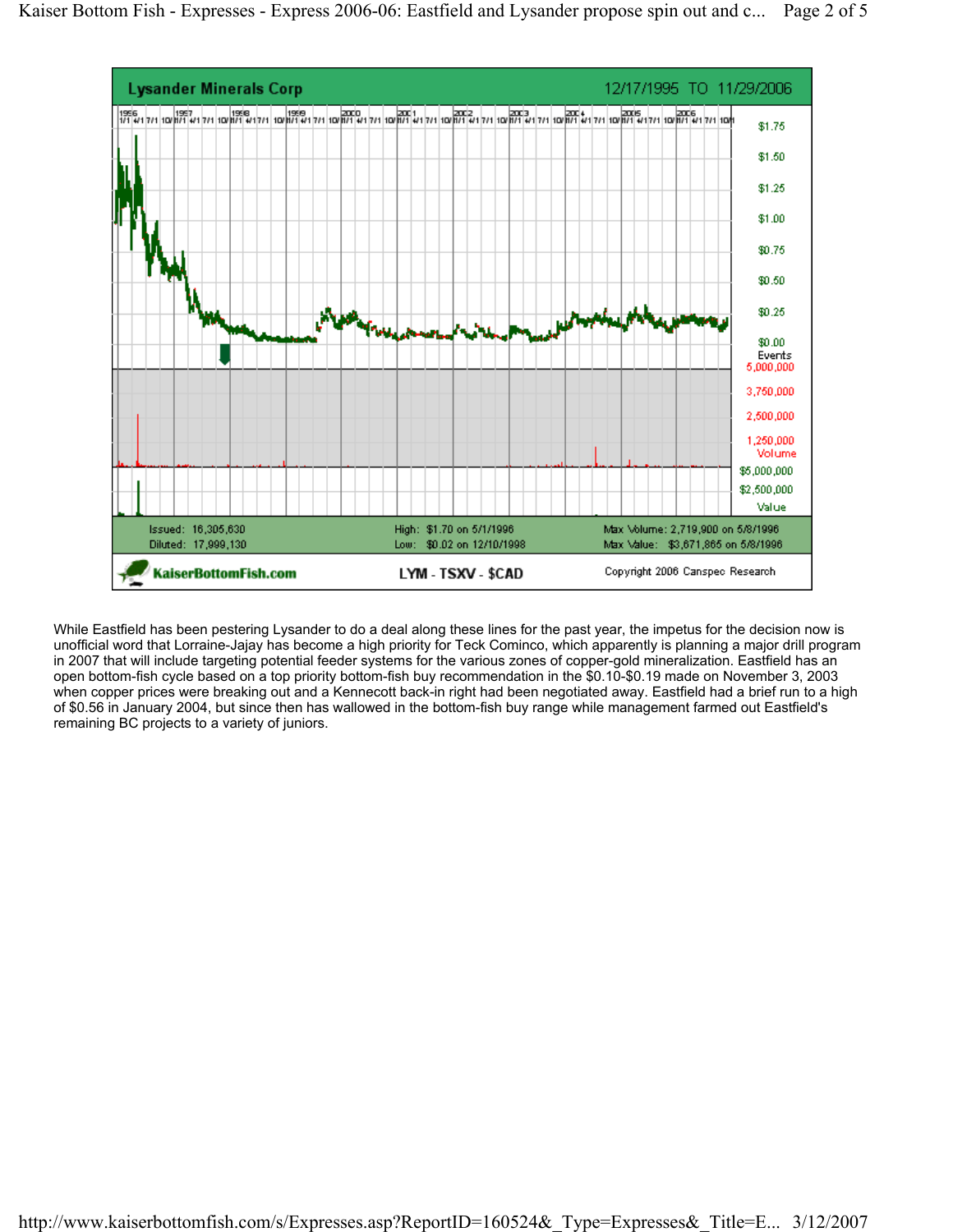

Lysander is a former bottom-fish recommendation made in 1994 which achieved modest success in 1996 but was closed out as a loser in 1997. At the current price Eastfield's 17.5% stake in Lorraine-Jajay has an implied value of \$40 million, while Lysander's 17.5% stake has an IPV of \$23 million. Lysander's IPV represents fair speculative value for a \$500 million dream target, which has to be a plausible target if Teck Cominco is to stay interested in the project. If we combine the two interests on terms which in effect double the number of fully diluted Lysander shares, the IPV of the new company will still be \$23 million at \$0.22. But here is the Spec Value Hunter bargain: what will be the price of the other 18 million shares of old Lysander which retains 100% ownership of the Osilinka copper-gold project and the Pinchi project that adjoins Lorraine-Jajay? Surely not zero! Given that the surviving Lysander will have a modest fully diluted capitalization and at least one interesting project, I would expect the stock to be worth at least \$0.15 if not more. Furthermore, I doubt the new company with 36 million fully diluted shares, a 35% carried interest in Lorraine-Jajay, and an upcoming aggressive exploration program by Teck-Cominco on an advanced copper-gold project that already has a resource with an in situ gross value of \$1.6 billion, would stay at \$0.22 very long. In fact, I suggest that the post spinoff price of the company with the 35% Lorraine-Jajay stake will rapidly climb to \$0.40 where the IPV will be the \$40 million we currently see in Eastfield's stock price. In other words, Lysander is an easy double from current levels over the next two months just as a result of the plan of arrangement.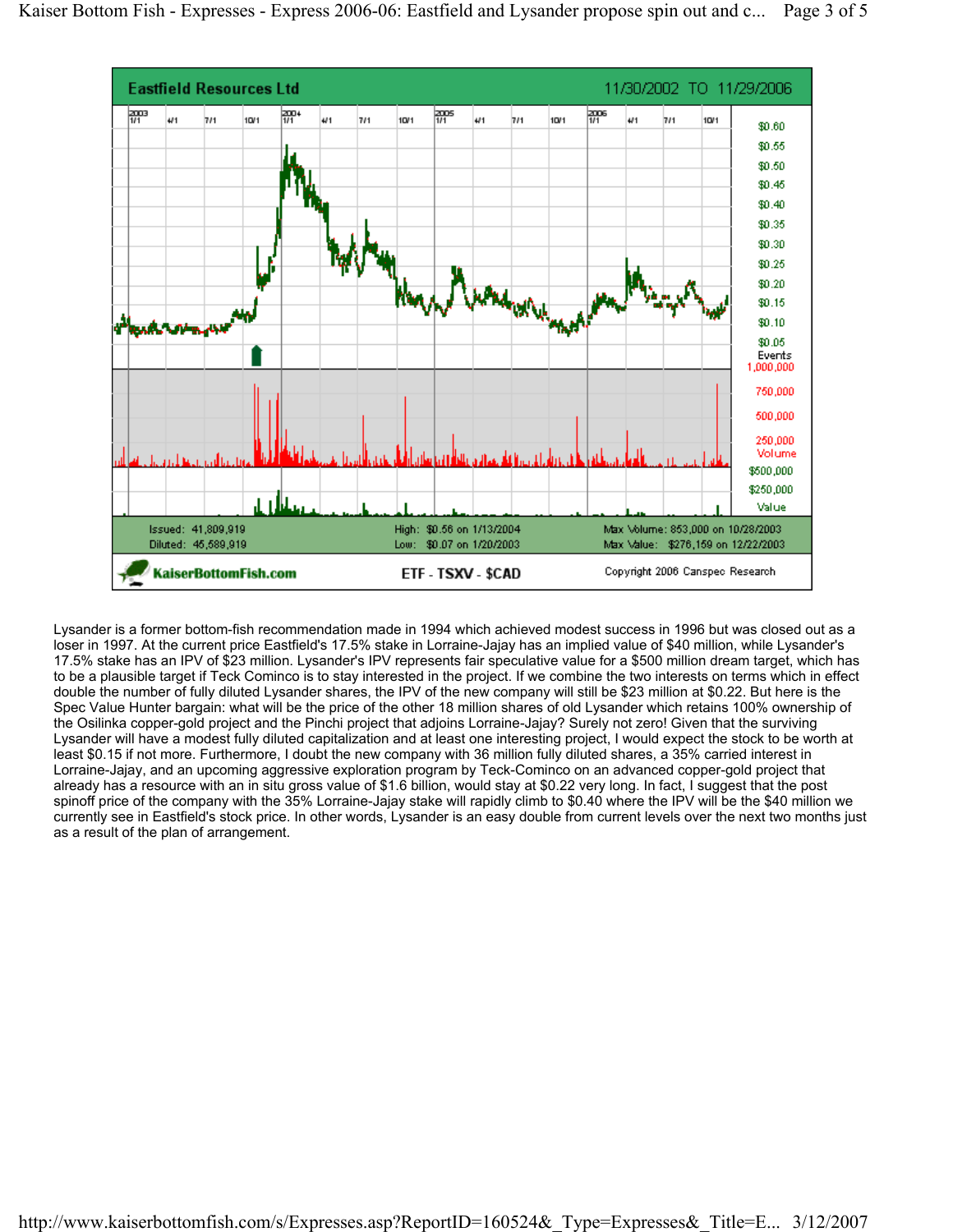

Judging by the \$0.06 jump on Wednesday the market has started to understand the Lysander play. It no longer makes sense to recommend Lysander as a bottom-fish, but it does make sense to recommend **Lysander Minerals Corp as an Absolute Good Spec Value Buy at the current \$0.22 price with a \$0.40-\$0.50 short term target**. With regard to Eastfield, if \$40 million is a reasonable IPV for a project such as Lorraine-Jajay, it means that the market is not giving credit for any of the other five projects Eastfield has farmed out on a 40-45% net basis. However, once they are separated from Lorraine-Jajay they will command a value, and I would be surprised to see the price any lower than the current level. Eastfield will have about \$1 million working capital and 5 BC projects on which others are spending money. One of them is the copper-molybdenum OK deposit near Powell River that is farmed out to a still private junior. That itself deserves a bottom-fish buy recommendation in the \$0.10-\$0.19 range. But of course the spun out half share should be worth \$0.40, or net \$0.20 to the Eastfield shareholder. So it looks like Eastfield will also nearly double just as a result of the spin out. For these reasons I am **confirming my top priority buy recommendation in the \$0.10- \$0.19 range for Eastfield Resources Ltd**.

## **Background information on the Lorraine-Jajay project**

The Lorraine-Jajay deposit was discovered in 1947 by Kennecott, but never developed because the resource of 32 million tonnes of 0.66% copper and 0.25 g/t gold (US \$50 rock at \$635 gold and \$3.15 copper) cobbled together from several zones was deemed too small. (This resource calculation was completed by Giles Peatfield in 1998 before NI 43-101 standards came into effect.) Lysander had optioned the Lorraine property from Kennecott in 1994, but blew its brains out on a gold project in Brazil, after which the late Arthur Fisher emerged in charge of the company. Lysander optioned up to 75% of Lorraine to Eastfield in October 2000, but Eastfield had a hard time generating market interest due to weak copper prices and a back-in right Kennecott retained in case a 150 million tonne plus resource was discovered. That is the sort of outcome this project needs to justify development, so it is understandable that the market failed to get excited.



I had recommended Eastfield as a